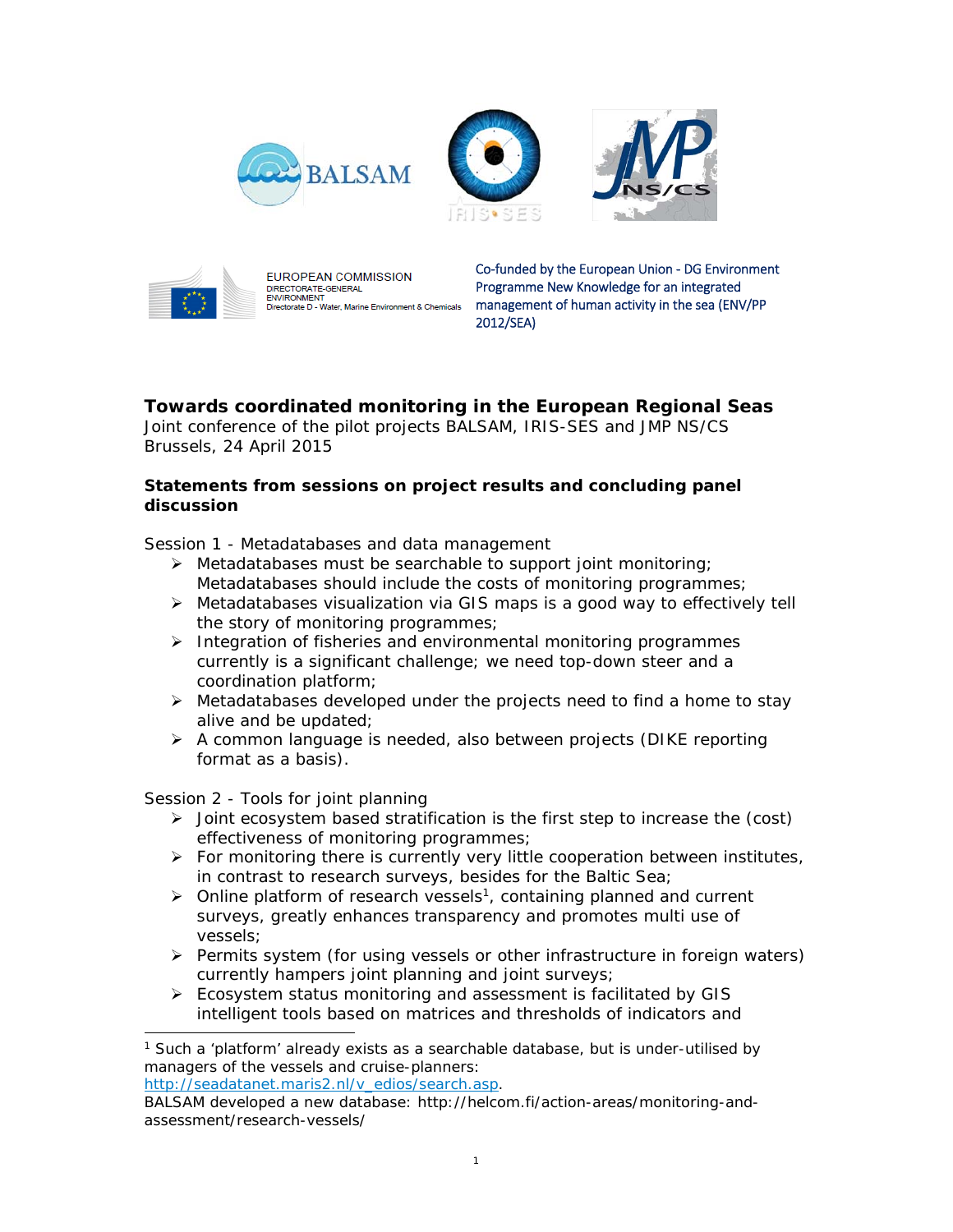parameters. Tools are designed to directly visualize GES levels for selected MSFD descriptors.

## *Session 3 - Proposals for joint monitoring*

- $\triangleright$  Benthic habitats:
	- $\triangleright$  Large areas can only be covered by a combination of relatively simple sampling methods, eg. drop-video and van Veen grabs;
	- $\triangleright$  Use joint strata and harmonise sampling methods where possible. This will increase confidence of the assessment.
- $\triangleright$  Birds:
	- $\triangleright$  For marine birds, monitoring and indicators should cover all seasons. Current core indicators in the Baltic Sea focus on wintering and breeding birds but there is no indicator for moulting birds. It is highly necessary to define one. International coordination of wintering and moulting bird monitoring is a high priority;
	- $\triangleright$  A platform and (meta)database for coordinated bird monitoring has been established in the Baltic;
	- $\triangleright$  Guidelines for synchronized surveys have been prepared in the **Baltic.**
- > Chlorophyll:
	- Explore use of remote sensing as a basis for regional assessment;
	- $\triangleright$  Supplemented/calibrated by (limited) ship-based sampling, using harmonized analytical protocols and a joint sampling design.
- $\triangleright$  Multi use of fish surveys:
	- $\triangleright$  Better use of ship time for monitoring of almost all MSFD Descriptors is possible and saves costs;
	- > Take into account operational limitations.
- > MPA's'
	- MPA monitoring needs across- and within-country coordination and long term planning.
- **▶ Coordinate the coordinators!**

## *Panel discussion - How to achieve joint monitoring?2*

- Danube and Finnish/Swedish examples: joint monitoring does work in practice. It is cheaper and delivers more coherent outcomes;
- $\triangleright$  Properly define the objectives of an integrated survey including priorities! – before you go out at sea. Make sure that everyone is involved;
- Make smart use of modelling to complement sea going surveys and save money;
- Cooperate with other networks, eg. oceanographic and JPI Oceans' Strategic Research and Innovation Agenda to fill gaps in knowledge and expand the potential for effective monitoring;
- $\geq$  Joint monitoring involves joint data management and joint survey design. Joint QA/QC procedures connect these activities;
- $\triangleright$  Consistent joint preparedness of monitoring planners and operators, superseding institutional interests, is additionally required to obtain a successful outcome.

l <sup>2</sup> *Including general advice from JPI Oceans received after the conference.*